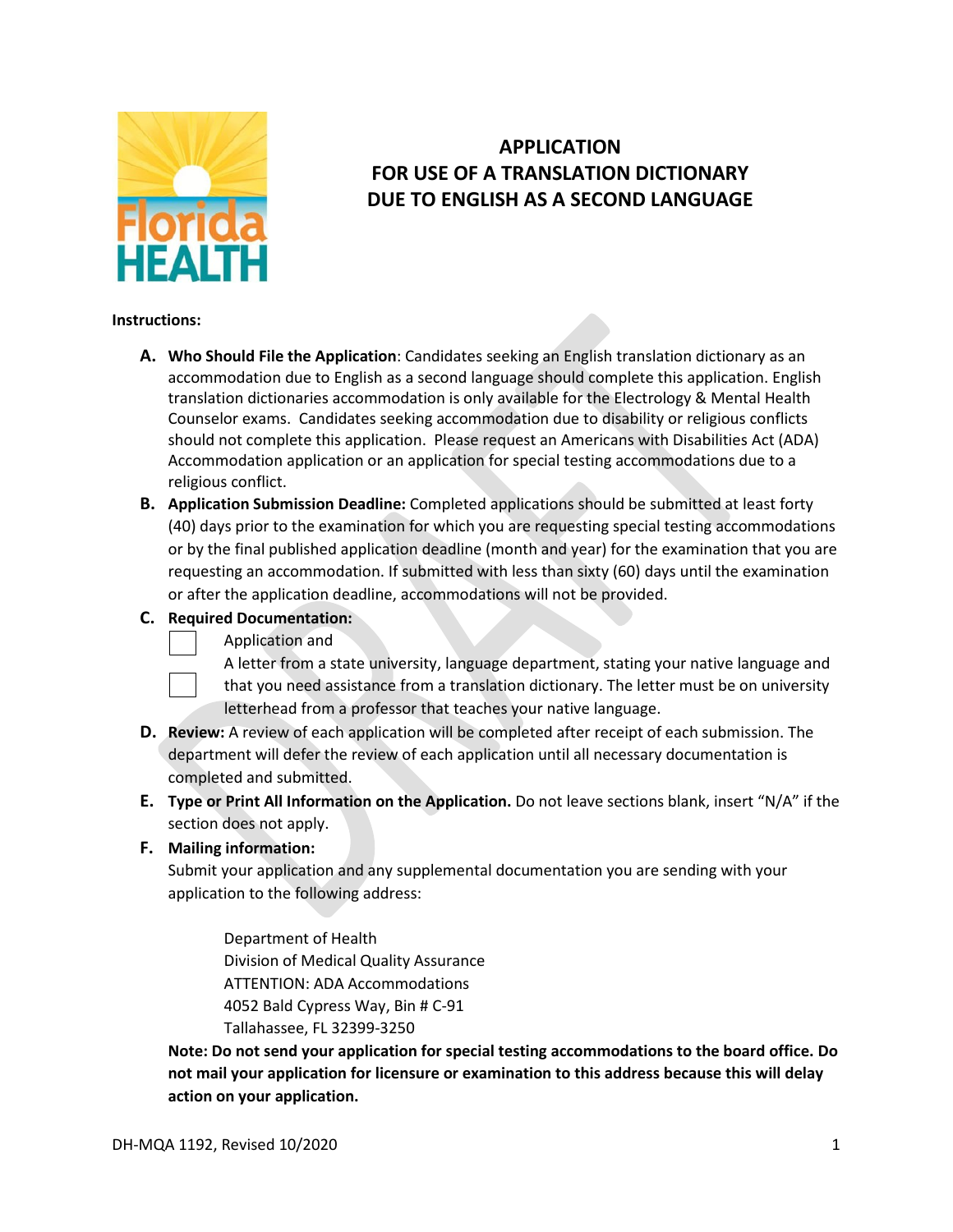| <b>APPLICATION</b><br><b>FOR USE OF A TRANSLATION DICTIONARY</b><br>DUE TO ENGLISH AS A SECOND LANGUAGE                                                                                                                                                                                                                                                   |                                                                                                               |                                                  |             |  |  |
|-----------------------------------------------------------------------------------------------------------------------------------------------------------------------------------------------------------------------------------------------------------------------------------------------------------------------------------------------------------|---------------------------------------------------------------------------------------------------------------|--------------------------------------------------|-------------|--|--|
| PERSONAL DATA                                                                                                                                                                                                                                                                                                                                             |                                                                                                               |                                                  |             |  |  |
|                                                                                                                                                                                                                                                                                                                                                           | 1. Name: Name: Name and Allen and Allen and Allen and Allen and Allen and Allen and Allen and Allen and Allen |                                                  |             |  |  |
|                                                                                                                                                                                                                                                                                                                                                           | First                                                                                                         | Middle                                           | Last        |  |  |
|                                                                                                                                                                                                                                                                                                                                                           |                                                                                                               | Street                                           | Apt. Number |  |  |
|                                                                                                                                                                                                                                                                                                                                                           | City                                                                                                          | State                                            | Zip Code    |  |  |
|                                                                                                                                                                                                                                                                                                                                                           | 3. Phone Number: ( ) (Mobile)                                                                                 |                                                  | (Work)      |  |  |
|                                                                                                                                                                                                                                                                                                                                                           |                                                                                                               | EXAMINATION FOR WHICH ACCOMMODATION IS REQUESTED |             |  |  |
|                                                                                                                                                                                                                                                                                                                                                           | 1. Profession: New York 1. Profession:                                                                        |                                                  |             |  |  |
| 2.                                                                                                                                                                                                                                                                                                                                                        | Month / Year of Exam:                                                                                         |                                                  |             |  |  |
| 3. Name of the Examination (check all those that pertain and identify by name):<br>(1) Laws and Rules<br>(2) National<br>$($ a) Practical $\_\_$<br>(b) Written<br>(c) Specialty (ies) (if applicable): __________<br>(3) State Exam<br>____ (a) Practical ___________<br>(b) Written<br>(c) Specialty (ies) (if applicable):<br><b>NATURE OF REQUEST</b> |                                                                                                               |                                                  |             |  |  |
|                                                                                                                                                                                                                                                                                                                                                           | What is your native language?<br>1.                                                                           |                                                  |             |  |  |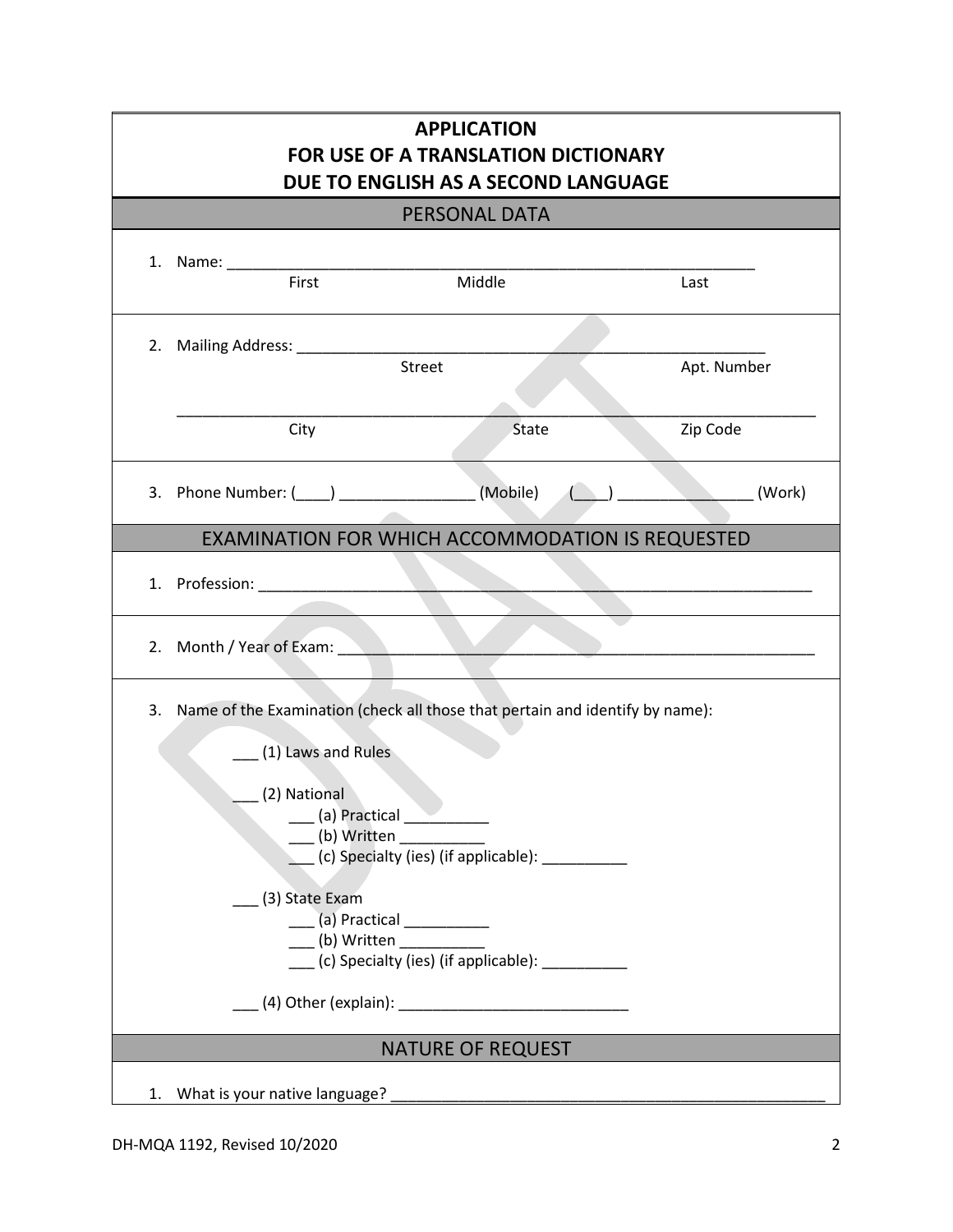| 2. What accommodations are you requesting? (attach a separate sheet if necessary) |
|-----------------------------------------------------------------------------------|
|                                                                                   |

- 
- (2) \_\_\_\_\_\_\_\_\_\_\_\_\_\_\_\_\_\_\_\_\_\_\_\_\_\_\_\_\_\_\_\_\_\_\_\_\_\_\_\_\_\_\_\_\_\_\_\_\_\_\_\_\_\_\_\_\_\_\_\_\_\_\_\_\_\_\_\_\_\_\_\_\_
- $(3)$  $(4)$
- 

## REQUIRED LETTER

1. Attach a letter from a state university, language department, stating your native language and that you need assistance from a translation dictionary. The letter must be on university letterhead from a professor that teaches your native language.

### CERTIFICATION / AUTHORIZATION

I certify that the above information is true and accurate. If the test accommodations granted to me include a deviation from the standard testing time schedule, I agree that, from the time I begin the examination until I have completed it, I will not communicate in any way, to the extent possible, with any other individuals taking the examination and I will not communicate in any way with any such individuals about the content of the examination.

**Signature: \_\_\_\_\_\_\_\_\_\_\_\_\_\_\_\_\_\_\_\_\_\_\_\_\_\_\_\_\_\_\_\_\_\_\_ Date: \_\_\_\_\_\_\_\_\_\_\_\_\_\_\_\_\_\_**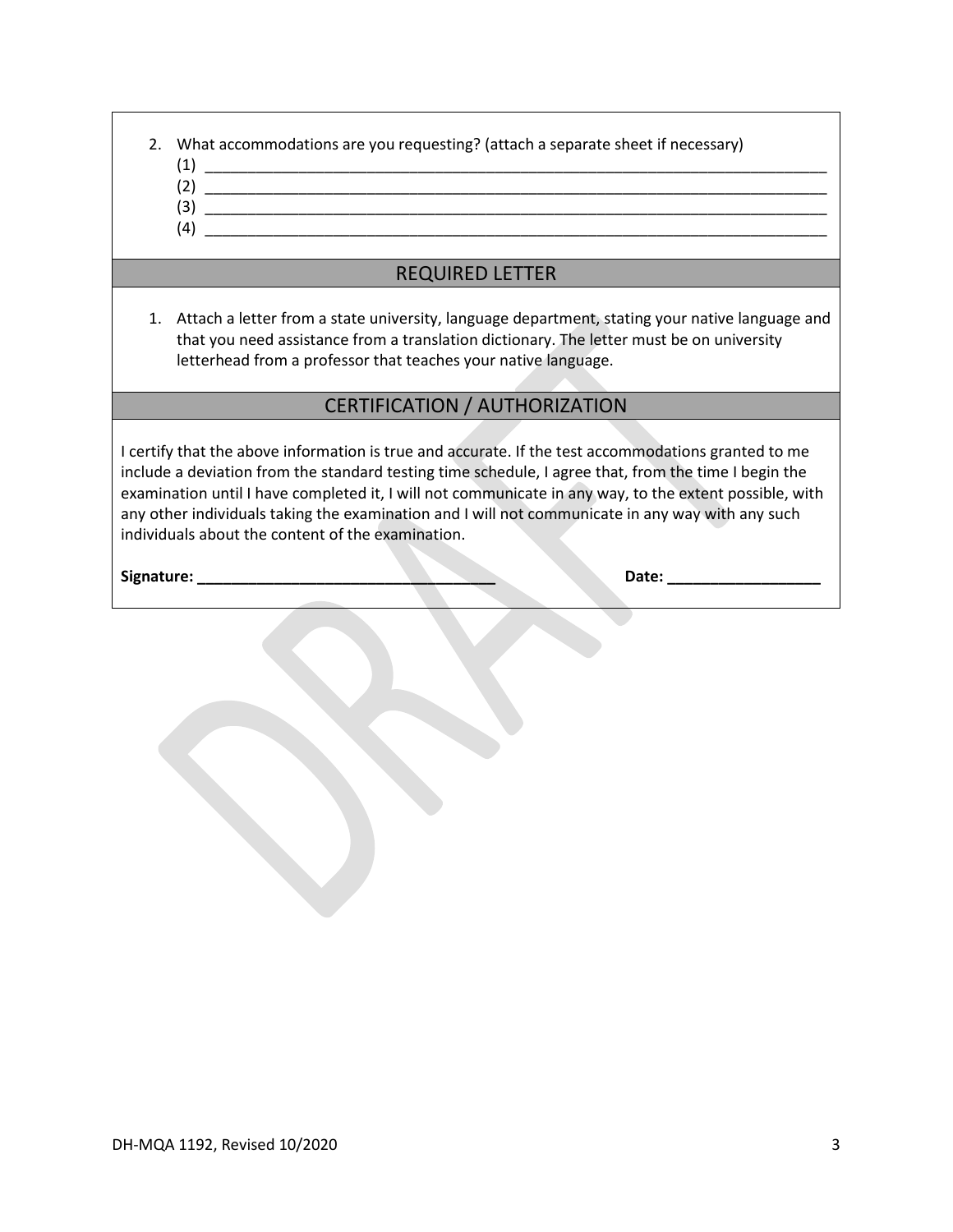# APPROVED DICTIONARIES

IF A CANDIDATE BRINGS A DICTIONARY TO THE EXAMINATION THAT IS NOT ON THE LIST, THAT CANDIDATE WILL NOT BE PERMITTED TO USE THAT DICTIONARY. DICTIONARIES WILL BE INSPECTED AT THE TEST SITE.

| <b>Name</b>                              | <b>Publisher</b>                     |
|------------------------------------------|--------------------------------------|
| ARABIC PRACTICAL DICTIONARY              | Hippocrene Books, Inc.               |
| CHINESE PRACTICAL DICTIONARY             | Hippocrene Books, Inc.               |
| DUTCH CONCISE DICTIONARY                 | Hippocrene Books, Inc.               |
| DUTCH STANDARD DICTIONARY                | Hippocrene Books, Inc.               |
| FILIPINO CONCISE DICTIONARY              | Hippocrene Books, Inc.               |
| FINNISH CONCISE DICTIONARY               | Hippocrene Books, Inc.               |
| WEBSTER'S NEW WORLD FRENCH DICTIONARY    | MacMillan, Inc.                      |
| WEBSTER'S NEW WORLD GERMAN DICTIONARY    | MacMillan, Inc.                      |
| <b>GREEK CONCISE DICTIONARY</b>          | Hippocrene Books, Inc.               |
| WEBSTER'S NEW WORLD HEBREW DICTIONARY    | MacMillan, Inc.                      |
| HUNGARIAN CONCISE DICTIONARY             | Hippocrene Books, Inc.               |
| WEBSTER'S NEW WORLD ITALIAN DICTIONARY   | MacMillan, Inc.                      |
| JAPANESE CONCISE DICTIONARY              | Hippocrene Books, Inc.               |
| KENKYUSHA'S NEW POCKET ENGLISH-JAPANESE  | French & European Publications, Inc. |
| DICTIONESE DICTIONARY                    |                                      |
| KOREAN STANDARD DICTIONARY               | Hippocrene Books, Inc.               |
| KOREAN PRACTICAL DICTIONARY              | Hippocrene Books, Inc.               |
| LITHUANIAN CONCISE DICTIONARY            | Hippocrene Books, Inc.               |
| PERSIAN STANDARD DICTIONARY              | Hippocrene Books, Inc.               |
| POLISH PRACTICAL DICTIONARY              | Hippocrene Books, Inc.               |
| POLISH PRACTICAL DICTIONARY (American    | Hippocrene Books, Inc.               |
| Edition)                                 |                                      |
| POLISH STANDARD DICTIONARY               | Hippocrene Books, Inc.               |
| PORTUGUESE PRACTICAL DICTIONARY          | Hippocrene Books, Inc.               |
| COLLINS GEM PORTUGUESE DICTIONARY        | HarperCollins, Inc.                  |
| ROMANIAN STANDARD DICTIONARY             | Hippocrene Books, Inc.               |
| RUSSIAN STANDARD DICTIONARY              | Hippocrene Books, Inc.               |
| RUSSIAN CONCISE DICTIONARY               | Hippocrene Books, Inc.               |
| RUSSIAN COMPREHENSIVE DICTIONARY         | Hippocrene Books, Inc.               |
| SERBO-CROATIAN PRACTICAL DICTIONARY      | Hippocrene Books, Inc.               |
| WEBSTER'S NEW WORLD SPANISH DICTIONARY   | MacMillan, Inc.                      |
| THAI HANDY DICTIONARY                    |                                      |
| ENGLISH-TURKSIH COMPREHENSIVE DICTIONARY |                                      |
| ENGLISH-UKRAINIAN STANDARD DICTIONARY    |                                      |
| ENGLISH-VIETNAMESE STANDARD DICTIONARY   |                                      |